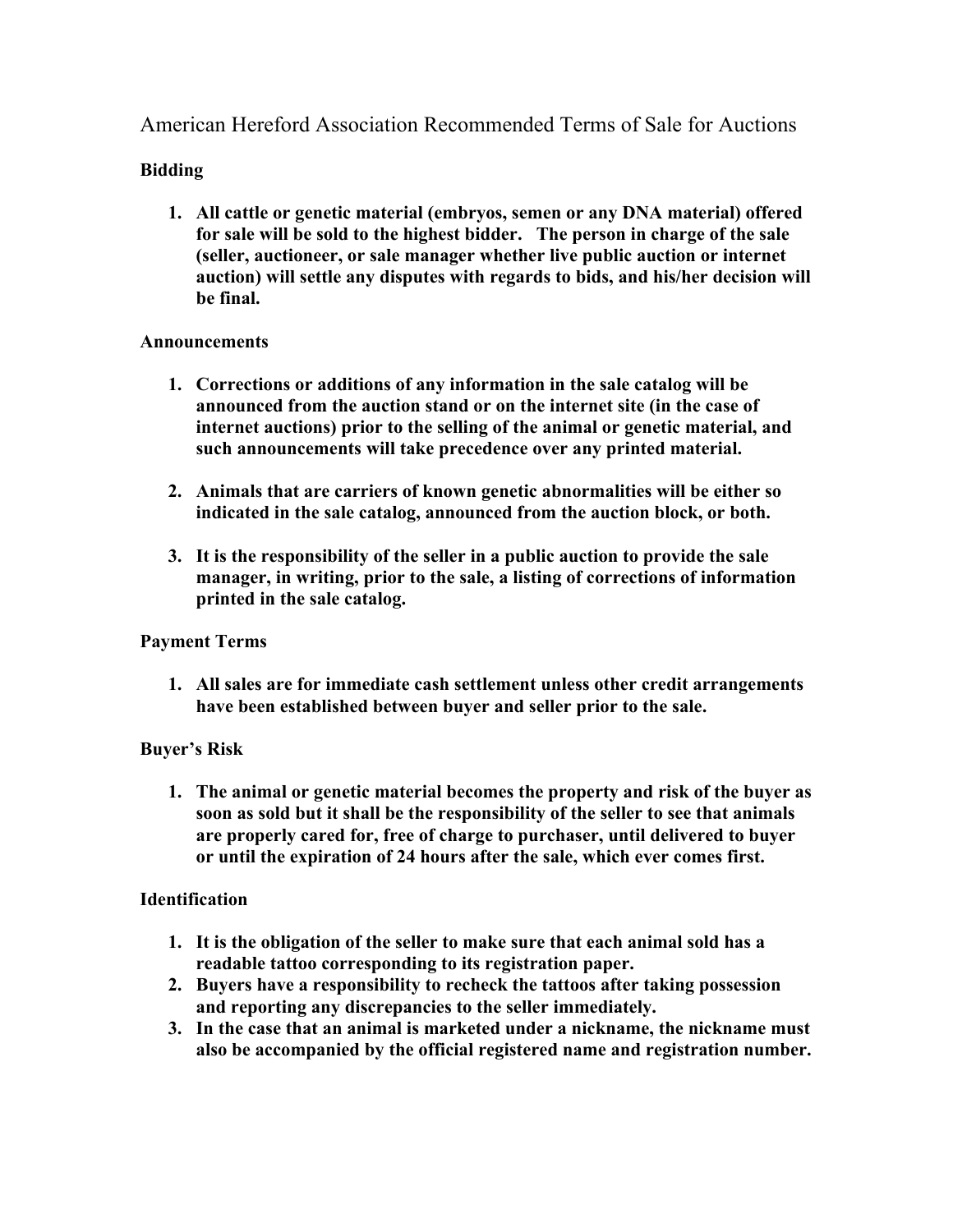## **Certificate of Registration**

- **1. Seller shall transfer a breeding animal to buyer within 10 days of settlement.**
- **2. The official AHA registration certificate is not a legal title or proof of ownership. The registration paper simply states who has AHA membership rights to control the registration of progeny associated with an individual registered animal along with the transfer of said rights to a new owner.**
- 3. **The seller guarantees that the animal is registered according to the rules of the AHA and that the pedigrees of all animals or genetic material are registered in the Herd Book of the AHA.**
- 4. **If a female is sold bred and carrying the service of bulls requiring A. I. certificates, said A.I. certificates shall be provided by the seller unless otherwise stated.**
- 5. **Certificates required for registration of purchased embryos shall be the responsibility of the buyer unless otherwise agreed upon.**

### **Rights to Genetic Material**

**1. Rights to genetic material for purposes of cloning an animal shall be transferred to the buyer with a legal bill of sale unless otherwise specified by the seller in the terms and conditions and/or the bill of sale.**

#### **AHA Expected Progeny Differences (EPDs)**

**1. Expected progeny differences provided to Hereford breeders enrolled in the AHA TPR program are statistical predictions or estimates of expected performance of future progeny, not guarantees of performance.**

#### **Health**

- **1. All animals will be eligible for interstate shipment as required by federal regulation.**
- **2. Buyers should be aware of their own state's specific health requirements.**

## **Breeding Guarantees**

- **1. All animals are guaranteed to be breeders with the exception of (a) calves under 12 months of age at time of purchase; (b) any female that is placed in an embryo transplant program and subjected to super-ovulation; or (c) gross negligence on the part of the buyer.**
- **2. Sellers guarantee that bulls are breeders if the bull is at least 12 months of age at the time of the sale and is not turned out into cows before 14 months of age. A bull can also be guaranteed a breeder if it has passed a breeding soundness exam performed by a competent veterinarian or reproductive**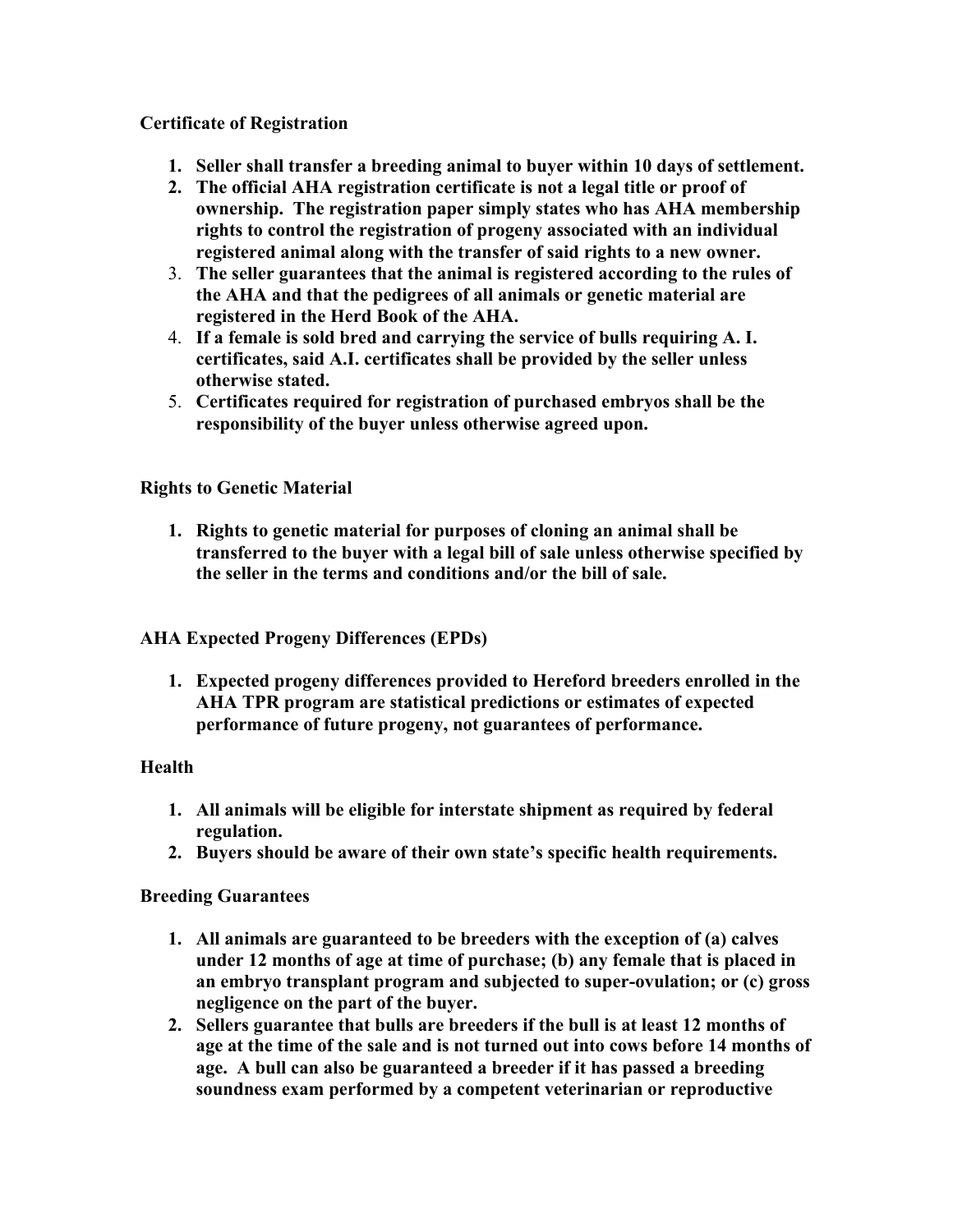**technician. Any agreement with respect to the ability to freeze semen shall be a separate agreement between buyer and seller.** 

- **3. When selling semen interest only, the bull is guaranteed to produce viable semen which will survive the freezing process and upon post-thaw will settle a healthy cow.**
- **4. Females sold as safe in calf have been examined by a competent veterinarian or have been guaranteed safe in calf through a blood test**
- **5. Open females are guaranteed to be without calf.**
- **6. Any agreement with respect to Embryo Transfer production shall be a separate agreement between buyer and seller.**

**Genetic Abnormality Policy**

- **1. Seller will be responsible for informing buyers of all known information relative to genetic abnormalities.**
- **2. Buyer will assume all risk associated with the purchase of known and unknown genetic abnormality carrier animals provided the seller has disclosed all known information relative to said genetic abnormalities.**
- **3. Seller is not responsible for any new genetic abnormalities that are recognized by the American Hereford Association after the sale of an animal or genetic material.**

**Exercising Options for Adjustment**

- **1. The purchaser must notify the seller of his dissatisfaction with an animal in writing within six months of the sale date.**
- **2. In the event an animal is claimed to be a non-breeder, the purchaser may return the animal to the seller's farm if in good condition and is accompanied with a health certificate indicating that the animal is free from infectious and contagious disease. This is done at purchaser's expense. The seller is then entitled to six months trial following return of the animal, at which time he will have the opportunity to determine the animal's breeding ability. If at the end of six months the seller is unable to prove the animal a sound breeder, the seller shall have the option to replace the animal with another of similar quality or to refund the purchase price. If the seller determines the proven breeding ability of the animal it shall be the obligation of the purchaser to accept delivery of the animal. All transportation is to be at the purchaser's expense.**
- **3. If a female is sold under the conditions "safe in calf" and she proves to not be pregnant, the purchaser may receive service of the bull to which she was previously served, if available, or service to another bull of the purchaser's choice owned by the seller, or an adjustment of 25 percent of the purchase price which should be considered satisfactory settlement and will relieve the seller from further liability, except in case such female proves to be a nonbreeder. The expense of transportation shall be an obligation assumed by the purchaser.**